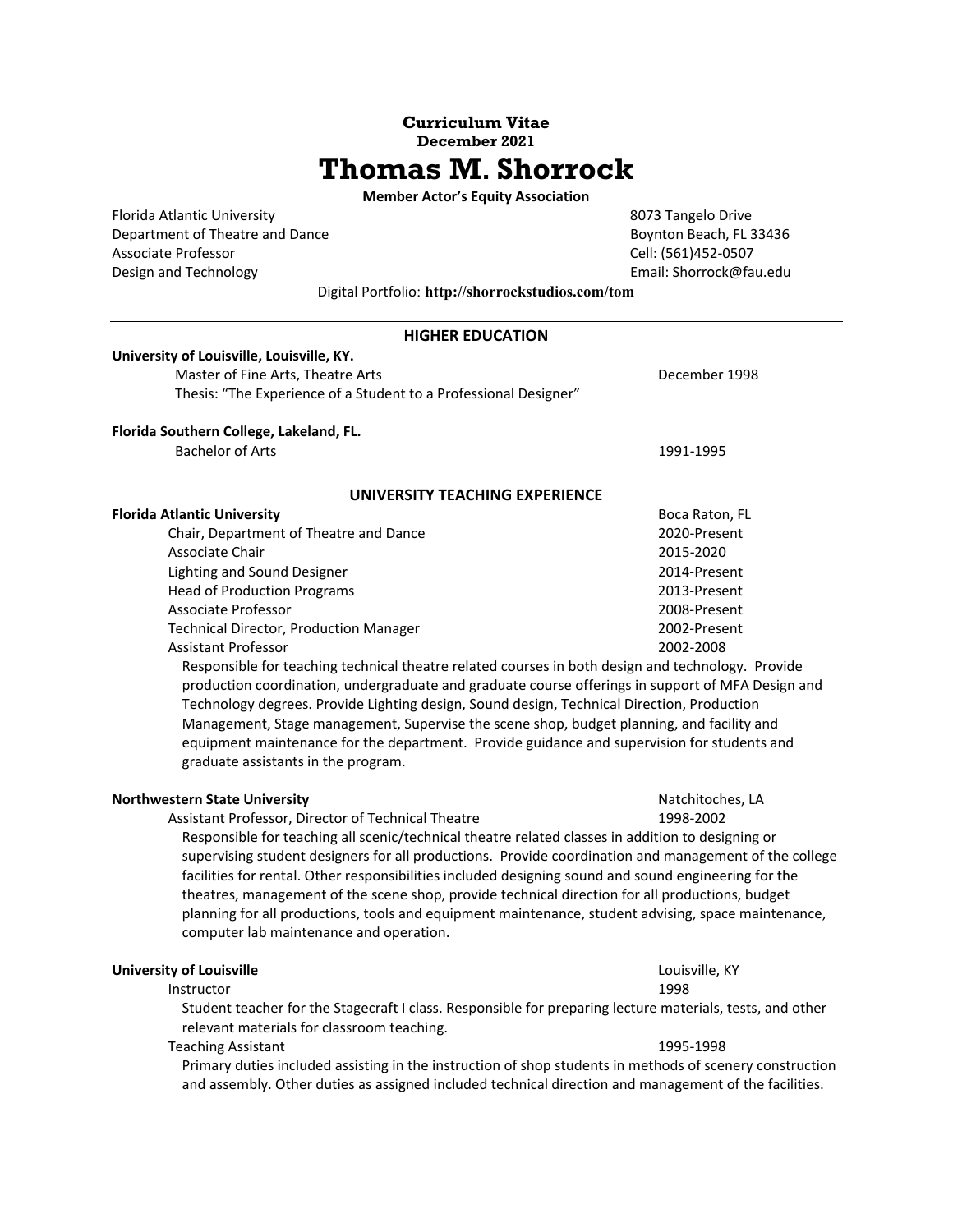# **Professional Experience**

# **Wick Theatre and Costume Museum**  Boca Raton, FL 88 and Boca Raton, FL

Interim Production Manager 2013

Served as the production manager with responsibilities for managing the production calendar and productions, season selection, rentals and other events within the space. Other duties include assisting in building upkeep and strategic planning for the company.

# **Park Avenue Players Boynton Beach, FL**

 Producer 2011‐2019 Serve on the board for a new professional theatre company founded in Boynton Beach. The company's goal is to provide quality musical theatre in the county. Duties include providing significant technical coordination and working with Actor's Equity to coordinate guest artists for the company.

## **Caldwell Theatre Company**  Boca Raton, FL **Boca Raton, FL** Boca Raton, FL

Resident Lighting Designer/Sound Designer/Production Manager 2011‐2012

Served as the production manager with responsibilities for managing the production calendar and productions, season selection, rentals and other events within the space. Other duties include assisting in building upkeep and strategic planning for the company.

## **FAU Summer Reparatory Program**  Boca Raton, FL 8000 Boca Raton, FL

Resident Lighting Designer/Sound Designer/ Production Manager 2003-present Planning and construction of two productions each year in an URTA summer theatre program. Responsibilities include budgeting the shops, production management, maintenance and preparation of the theatre and all related facilities during the summer season. Provide Lighting Design and Sound Design for productions.

## **Merry-Go-Round Playhouse Auburn, NY Auburn, NY Auburn, NY**

Technical Director 2000‐2002

 Planning and construction of four major musicals per year in a summer stock rotation. Responsibilities included the budgeting, management, maintenance, and preparation of the theatre and all related facilities for the summer season.

### **Actor's Theatre of Louisville** Louisville, KY

 Internship—Assistant Scene Designer to Paul Owens, Scene Designer 1997 Responsible for model construction and assisting in the execution of the designs in the shop and overseeing paint staff on shows.

### **Merry-Go-Round Playhouse** Auburn, NY

Designer/Assistant Designer/Charge Artist 1996‐1998

 Responsible for the execution of designs provided to the theatre. Oversaw the construction and execution of the production as the designer envisioned for all drops and scenic elements.

## **Central Piedmont Community College Charlotter Charlotte, NC** Charlotte, NC

Technical Director 1995

 Responsible for the construction and execution of four productions during the summer season. Process included some design work*,* created working drawings for production, budget management, facilities maintenance and upgrades, supervision of volunteer workers.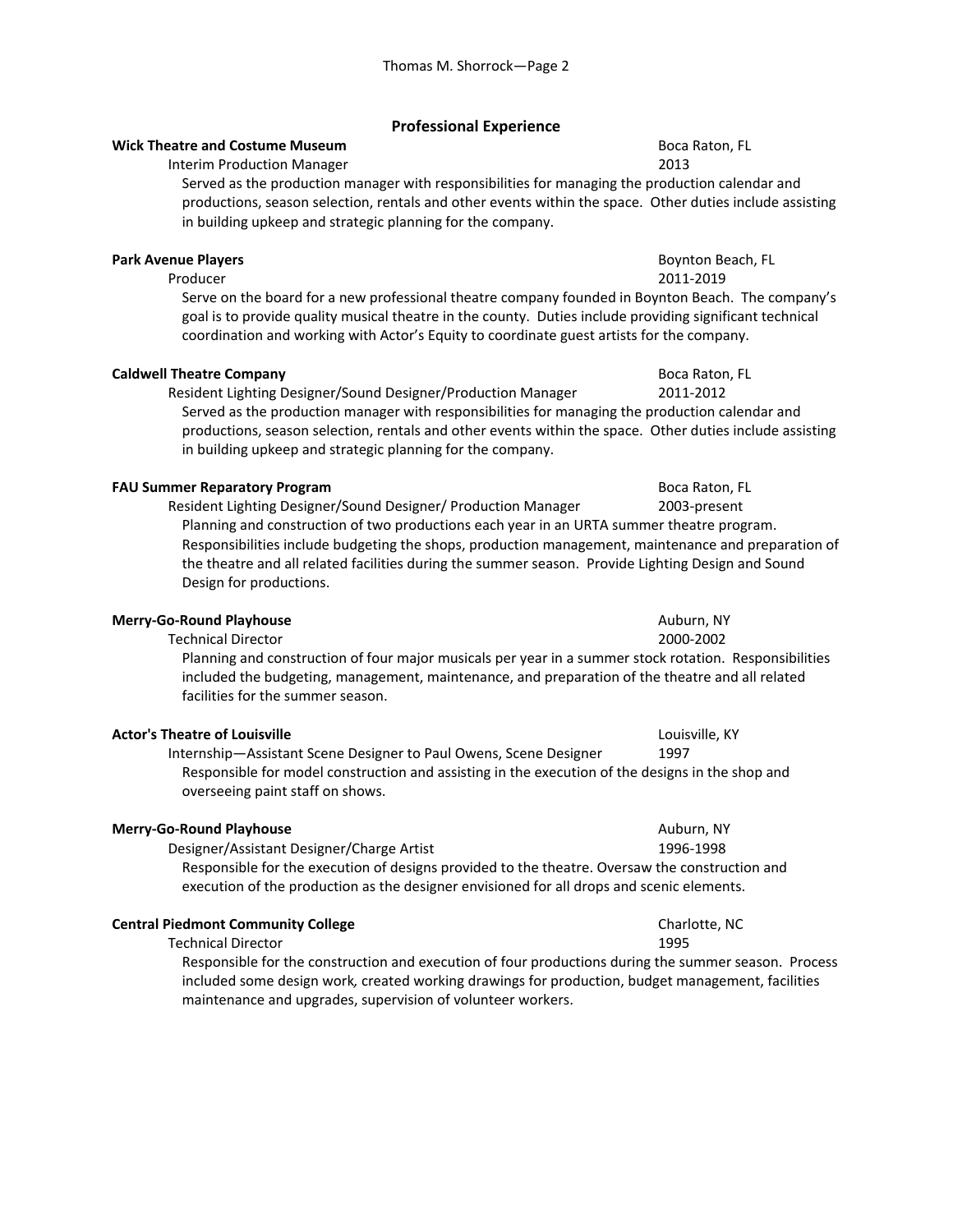| <b>New Harmony Theatre</b><br>Master Electrician<br>Responsible for maintenance and operation of lighting equipment in three theaters for a six season<br>production in a summer stock style. Oversaw equipment rentals, budget management, hang and focus<br>of lighting equipment, and paperwork preparation for all productions. | Evansville, IN<br>1994 |  |  |
|-------------------------------------------------------------------------------------------------------------------------------------------------------------------------------------------------------------------------------------------------------------------------------------------------------------------------------------|------------------------|--|--|
| <b>Professional consultations</b>                                                                                                                                                                                                                                                                                                   |                        |  |  |
| The Wick Theatre and Costume Museum                                                                                                                                                                                                                                                                                                 | Boca Raton, FL         |  |  |
| Theatre Renovations and museum layout<br>Consultant and assistance on a one million dollar renovation and improvement to an existing theatre<br>and new costume museum housing the United States largest costume collection.                                                                                                        | 2013                   |  |  |
| <b>Florida Atlantic University</b>                                                                                                                                                                                                                                                                                                  | Boca Raton, FL         |  |  |
| Theatre Renovations and closeout<br>Consultant on closeout of the renovations of the arts complex at the university.                                                                                                                                                                                                                | 2002-2003              |  |  |
| <b>Merry-Go-Round Playhouse</b>                                                                                                                                                                                                                                                                                                     | Auburn, NY             |  |  |
| Theatre Renovations and improvements<br>Consultant on a 2.1 Million dollar renovation and improvements to the existing theatre.                                                                                                                                                                                                     | 2000-2002              |  |  |
| <b>Scholarship/Research/Creative Activity</b>                                                                                                                                                                                                                                                                                       |                        |  |  |
| Referred Presentations and Proceedings                                                                                                                                                                                                                                                                                              |                        |  |  |
| <b>National</b>                                                                                                                                                                                                                                                                                                                     |                        |  |  |
| United States Institute for Theatre Technology                                                                                                                                                                                                                                                                                      | Ft. Lauderdale, FL     |  |  |
| Design in South Florida<br>Panel presentation on the quality and scope of theatre in the South Florida Region. The challenges,<br>the advantages, and pitfalls of the region.                                                                                                                                                       | 2018                   |  |  |
| United States Institute for Theatre Technology                                                                                                                                                                                                                                                                                      | Austin, TX             |  |  |
| Use of wide media printers for fabric printing                                                                                                                                                                                                                                                                                      | 2007                   |  |  |
| Panel presentation on the use of computers and ink jet printers to recreate period and custom fabrics<br>that would be impractical to produce through commercial production.                                                                                                                                                        |                        |  |  |
| <b>South Eastern Theatre Conference</b>                                                                                                                                                                                                                                                                                             | Orlando, FL            |  |  |
| Moving from the Broadway model to the European model                                                                                                                                                                                                                                                                                | 2005                   |  |  |
| Panel presentation discussing how to approach the need for producing theatre in higher education<br>can be hindered by following the Broadway model.                                                                                                                                                                                |                        |  |  |
| <b>South Eastern Theatre Conference</b>                                                                                                                                                                                                                                                                                             | Chattanooga, TN        |  |  |
| Design Charette: Breaking the Design Relationship                                                                                                                                                                                                                                                                                   | 2004                   |  |  |
| Interactive panel presentation on how to break down the traditional designer-director relationships<br>and form new problem solving methodologies for the theatre.                                                                                                                                                                  |                        |  |  |
| National Creative Activities and Achievements                                                                                                                                                                                                                                                                                       |                        |  |  |

| Production           | Title                    | Year | <b>Producing Organization</b>    |
|----------------------|--------------------------|------|----------------------------------|
| Groundhog Day        | <b>Lighting Designer</b> | 2019 | <b>Slow Burn Theatre Company</b> |
| A Christmas Story    | <b>Lighting Designer</b> | 2018 | Slow Burn Theatre Company        |
| Wisenthall           | Lighting Designer        | 2018 | Gablestage                       |
| <b>Skeleton Crew</b> | <b>Lighting Designer</b> | 2018 | Gablestage                       |

# *National Creative Activities and Achievements*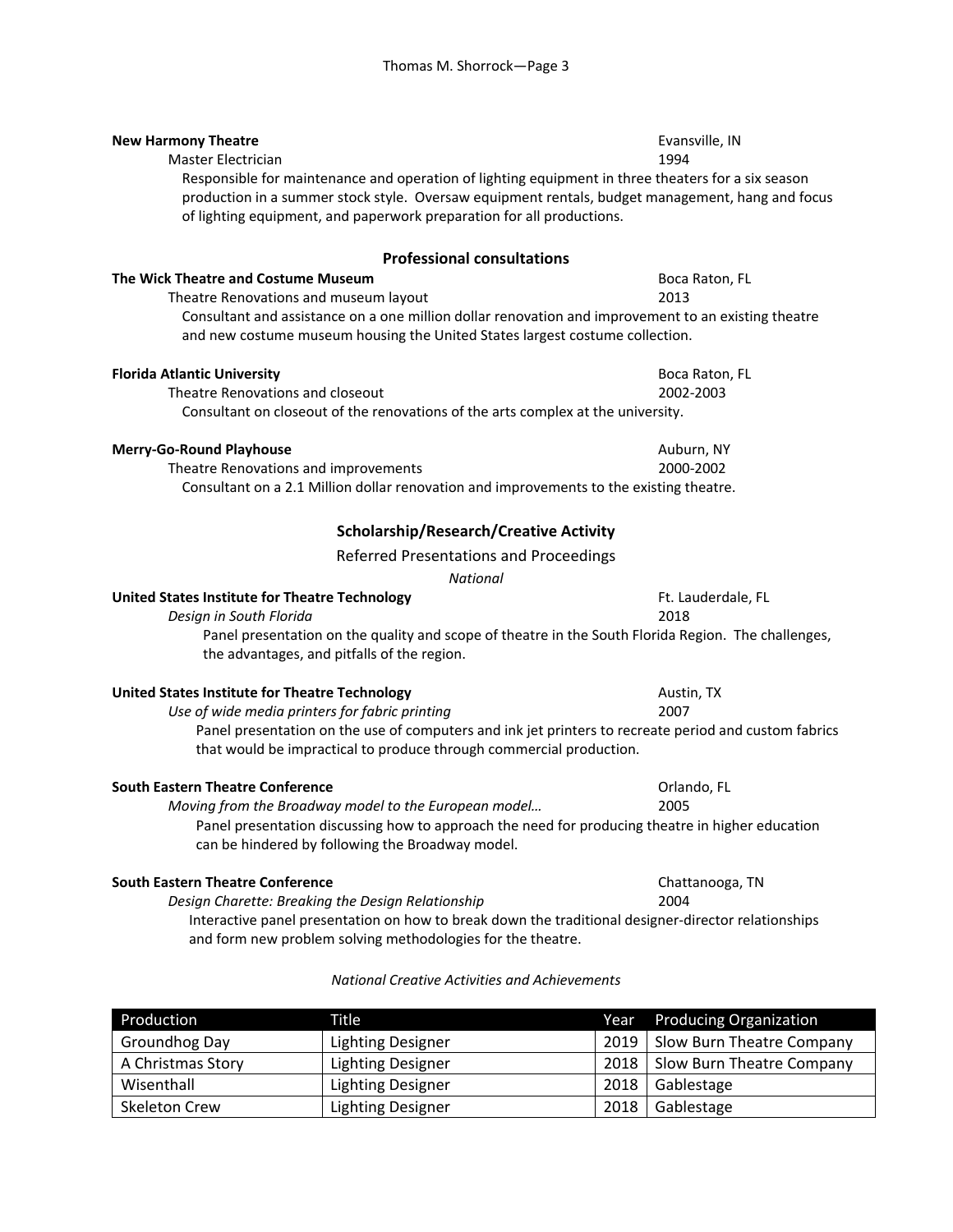| Production                              | <b>Title</b>                          | Year | <b>Producing Organization</b>   |
|-----------------------------------------|---------------------------------------|------|---------------------------------|
| Priscilla Queen of the                  | <b>Lighting Designer</b>              | 2018 | Slow Burn Theatre Company       |
| Desert                                  |                                       |      |                                 |
| Always Patsy Cline                      | <b>Lighting Designer</b>              | 2018 | The Wick Theatre And            |
|                                         |                                       |      | Costume Museum                  |
| Kings                                   | <b>Lighting Designer</b>              | 2018 | Gablestage                      |
| 9 to 5                                  | <b>Lighting Designer</b>              | 2018 | Slow Burn Theatre Company       |
| Jekyll and Hyde                         | Lighting Designer, Technical Director | 2018 | Slow Burn Theatre Company       |
| Legally Blonde                          | <b>Lighting Designer</b>              | 2017 | Slow Burn Theatre Company       |
| Freaky Friday                           | Lighting Designer, Technical Director | 2017 | Slow Burn Theatre Company       |
| Rock of Ages                            | <b>Lighting Designer</b>              | 2017 | Slow Burn Theatre Company       |
| Disaster!                               | <b>Lighting Designer</b>              | 2017 | Slow Burn Theatre Company       |
| Memphis                                 | <b>Lighting Designer</b>              | 2017 | Slow Burn Theatre Company       |
| The Bridges of Madison                  | <b>Lighting Designer</b>              | 2017 | Slow Burn Theatre Company       |
| County                                  |                                       |      |                                 |
| The Secret Garden                       | <b>Lighting Designer</b>              | 2016 | Slow Burn Theatre Company       |
| Tarzan                                  | <b>Lighting Designer</b>              | 2016 | Slow Burn Theatre Company       |
| Aida                                    | <b>Lighting Designer</b>              | 2016 | Slow Burn Theatre Company       |
| Xanadu                                  | <b>Lighting Designer</b>              | 2015 | Slow Burn Theatre Company       |
| Titanic                                 | <b>Lighting Designer</b>              | 2015 | Slow Burn Theatre Company       |
| Sister Act                              | <b>Lighting Designer</b>              | 2015 | The Wick Theatre and            |
|                                         |                                       |      | Costume Museum                  |
| <b>Forever Plaid</b>                    | <b>Lighting Designer</b>              | 2015 | The Wick Theatre and            |
|                                         |                                       |      | Costume Museum                  |
| <b>Buried Cities</b>                    | <b>Lighting Designer</b>              | 2014 | Palm Beach Dramaworks           |
| South Pacific                           | <b>Lighting Designer</b>              | 2014 | The Wick Theatre and            |
|                                         |                                       |      | <b>Costume Museum</b>           |
| 110 in the Shade                        | <b>Lighting Designer</b>              | 2014 | Palm Beach Dramaworks           |
| Peter Pan                               | <b>Lighting Designer</b>              | 2014 | Palm Beach Dramaworks           |
| A Little Night Music                    | <b>Lighting Designer</b>              | 2014 | Palm Beach Dramaworks           |
| Dames at Sea                            | <b>Lighting Designer</b>              | 2013 | The Wick Theatre and            |
|                                         |                                       |      | Costume Museum                  |
| The Most Happy Fella                    | <b>Lighting Designer</b>              |      | 2012   Palm Beach Dramaworks    |
| Zorba!                                  | <b>Lighting Designer</b>              | 2012 | Palm Beach Dramaworks           |
| <b>Steel Magnolias</b>                  | <b>Lighting Designer</b>              | 2012 | The Wick Theatre and            |
|                                         |                                       |      | Costume Museum                  |
| 42 <sup>nd</sup> Street                 | <b>Lighting Designer</b>              | 2012 | The Wick Theatre and            |
|                                         |                                       |      | Costume Museum                  |
| <b>White Christmas</b>                  | <b>Lighting Designer</b>              | 2011 | The Wick Theatre and            |
|                                         |                                       |      | Costume Museum                  |
| The Sound of Music                      | <b>Lighting Designer</b>              | 2011 | The Wick Theatre and            |
|                                         |                                       |      | Costume Museum                  |
| Working                                 | Lighting Designer, Sound Designer     | 2011 | <b>Caldwell Theatre Company</b> |
| The Elaborate Entrance of<br>Chad Deity | Lighting Designer, Sound Designer     | 2010 | <b>Caldwell Theatre Company</b> |
| After the Revolution                    | <b>Lighting Designer</b>              | 2010 | <b>Caldwell Theatre Company</b> |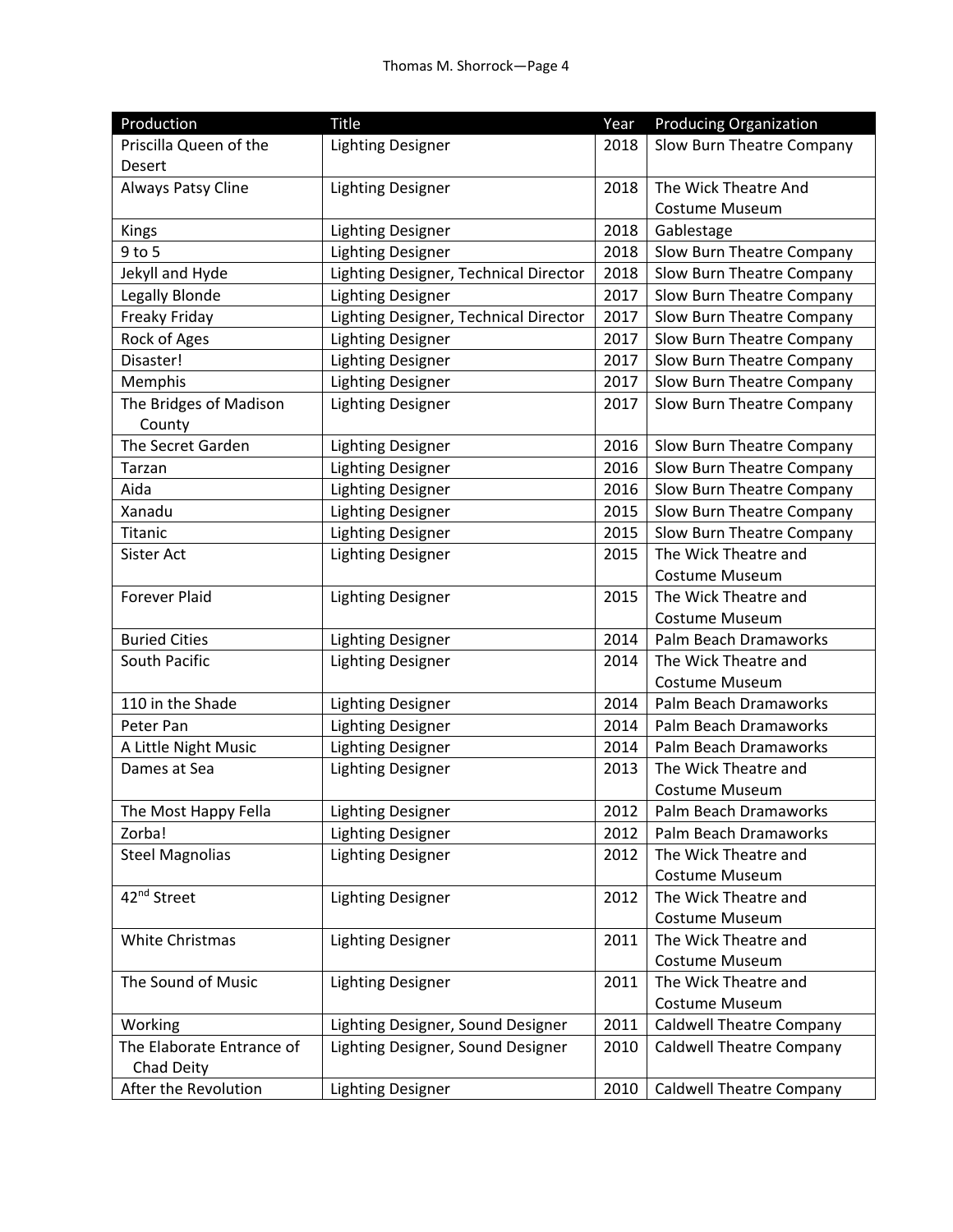| Production           | <b>Title</b>                        | Year | <b>Producing Organization</b>   |
|----------------------|-------------------------------------|------|---------------------------------|
| <b>Six Years</b>     | <b>Lighting Designer</b>            | 2010 | <b>Caldwell Theatre Company</b> |
| Stuff                | Sound Designer                      | 2010 | <b>Caldwell Theatre Company</b> |
| Ed Asner: FDR        | Lighting Designer, Sound Designer   | 2009 | <b>Caldwell Theatre Company</b> |
| The Secret Garden    | Lighting Designer, Sound Designer   | 2009 | <b>Caldwell Theatre Company</b> |
| Gods of Carnage      | <b>Lighting Designer</b>            | 2009 | <b>Caldwell Theatre Company</b> |
| Dinner with Friends  | Sound Designer                      | 2008 | Palm Beach Dramaworks           |
| Clybourne Park       | <b>Lighting Designer</b>            | 2008 | <b>Caldwell Theatre Company</b> |
| Titanic              | Scenic Designer, Technical Director | 2002 | Merry-Go-Round Playhouse        |
| Chicao               | <b>Technical Director</b>           | 2002 | Merry-Go-Round Playhouse        |
| Sound of Music       | <b>Technical Director</b>           | 2002 | Merry-Go-Round Playhouse        |
| Smokey Joe's Café    | <b>Technical Director</b>           | 2002 | Merry-Go-Round Playhouse        |
| Cabaret              | <b>Technical Director</b>           | 2001 | Merry-Go-Round Playhouse        |
| Camelot              | <b>Technical Director</b>           | 2001 | Merry-Go-Round Playhouse        |
| La Cage Aux Folies   | <b>Technical Director</b>           | 2001 | Merry-Go-Round Playhouse        |
| <b>Forever Plaid</b> | <b>Technical Director</b>           | 2001 | Merry-Go-Round Playhouse        |
| Gypsy                | <b>Technical Director</b>           | 2000 | Merry-Go-Round Playhouse        |
| My Fair Lady         | <b>Technical Director</b>           | 2000 | Merry-Go-Round Playhouse        |
| Evita                | <b>Technical Director</b>           | 2000 | Merry-Go-Round Playhouse        |
| Grease               | Scenic Designer                     | 1998 | Merry-Go-Round Playhouse        |
| Kiss Me Kate         | <b>Scenic Designer</b>              | 1997 | Merry-Go-Round Playhouse        |

### *Regional/Local*

### **Louisiana Thespians Conference Natchitoches, LA**

 *Automated Lighting Introduction*  2002

An introductory seminar on the uses of automated lighting fixtures such as the Intellebeam 700HX in traditional theatrical productions.

### **Louisiana Thespians Conference**  Monroe, LA

*Introduction to drafting using USITT Standards*  2000 An introductory seminar on the methods and types of drawings that professional shops use to construct scenery, exploring why these drawings are important, and how they can either greatly simplify or complicate the process of construction for a show.

# **United States Institute for Theatre Technology Southwest Material Shreveport, LA and Shreveport, LA**

*Computer lab grant writing and organization*  1999

 An overview of the process in authoring grants, for computers and equipment, to create a modern computer lab in a university setting. A brief introduction and overview of the necessary equipment to create a lab that fulfills the needs of a theatre department.

| <b>Arkansas Thespians Conference</b> |  |
|--------------------------------------|--|
|--------------------------------------|--|

Johnson, AR *Use of computers in classroom*  1999

 How to use AutoCAD LT, a computer drafting program, for theatrical purposes. How designers can exchange data more efficiently and produce better quality work in less time.

### **New Orleans Thespians Conference New Orleans, LA and Algorithm New Orleans, LA**

*CAD and the Theater: The use of CAD/CAM in Theater* 1998

 An overview of drafting programs such as Wild Ginger, AutoCAD, Vellum, and Delta Cad, and a demonstration showing how each program is a valuable tool to the designer.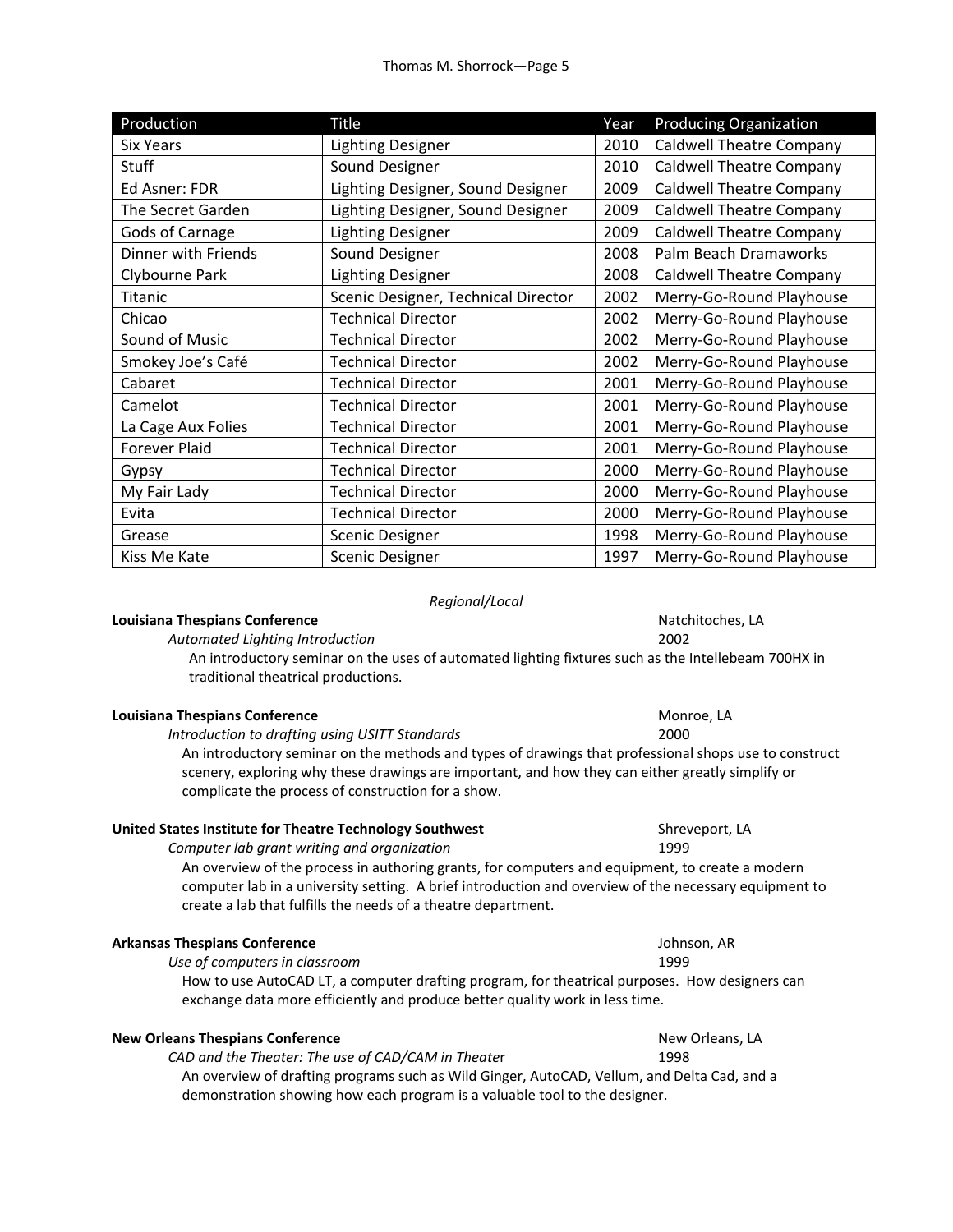# **New Orleans Thespians Conference New Orleans, LA and All 2016 (New Orleans, LA**

*Computers and the Theater: Sampling the technology of tomorrow*  1998 An overview of how programs such as AutoCAD, Painter, Wild Ginger, PhotoShop, Power Point, Light Wright, Poser, and Sound Editing programs can not only aid new designers, but enable them to access programs that would be impossible for small organizations to use without the technology.

# *Regional/Local Creative Activities and Achievements*

| Production           | <b>Title</b>                       | Year | <b>Producing Organization</b>   |
|----------------------|------------------------------------|------|---------------------------------|
| The Life of Everyday | <b>Lighting Designer</b>           | 2021 | <b>Theatre LAB</b>              |
| Mastodons            |                                    |      |                                 |
| Urinetown            | <b>Lighting Designer</b>           | 2021 | West Boca High School           |
| Sister Act           | <b>Lighting Designer</b>           | 2019 | West Boca High School           |
| I Never Saw Another  | <b>Lighting Designer</b>           | 2018 | West Boca High School           |
| Butterfly            |                                    |      |                                 |
| When She Had Wings   | <b>Lighting Designer</b>           | 2018 | <b>Theatre LAB</b>              |
| Hairspray!           | <b>Lighting Designer</b>           | 2018 | West Boca High School           |
| Ronia                | <b>Lighting Designer</b>           | 2017 | <b>Theatre LAB</b>              |
| I Love you, You're   | <b>Lighting Designer</b>           | 2017 | <b>MNM Theatre Company</b>      |
| Perfect, Now         |                                    |      |                                 |
| Change               |                                    |      |                                 |
| Annie                | <b>Lighting Designer</b>           | 2017 | West Boca High School           |
| Smoke                | <b>Lighting Designer</b>           | 2016 | Arts Garage                     |
| The Devil's Music    | <b>Lighting Designer</b>           | 2016 | Arts Garage                     |
| Reborning            | <b>Lighting Designer</b>           | 2015 | Arts Garage                     |
| Pippin               | <b>Lighting Designer</b>           | 2012 | <b>Boca Raton Theatre</b>       |
|                      |                                    |      | Company                         |
| They're Playing our  | <b>Lighting Designer</b>           | 2011 | <b>Boca Raton Theatre</b>       |
| Song                 |                                    |      | Company                         |
| Chicago              | <b>Lighting Designer</b>           | 2011 | <b>Boca Raton Theatre</b>       |
|                      |                                    |      | Company                         |
| The Wizard of Oz     | <b>Lighting Designer</b>           | 2011 | <b>Standing Ovation Theatre</b> |
| Grease               | <b>Lighting Designer</b>           | 2010 | <b>Standing Ovation Theatre</b> |
| The Marriage of      | Scene Designer, Technical Director | 1998 | <b>UofL School of Music</b>     |
| Figaro               |                                    |      |                                 |
| A Murder of Crows    | <b>Scene Designer</b>              | 1998 | The Necessary Theatre           |
|                      |                                    |      | Company                         |

# Creative Activities and Achievements *Academic Design*

| Production        | Title                                |      | Year Producing Organization |
|-------------------|--------------------------------------|------|-----------------------------|
| Hedda Gabbler     | <b>Lighting Designer</b>             | 2021 | Florida Atlantic University |
| Richard III       | Lighting Designer/Technical Director | 2020 | Florida Atlantic University |
| The Provoked Wife | <b>Technical Director</b>            | 2020 | Florida Atlantic University |
| Urinetown         | Lighting Designer/Technical Director | 2019 | Florida Atlantic University |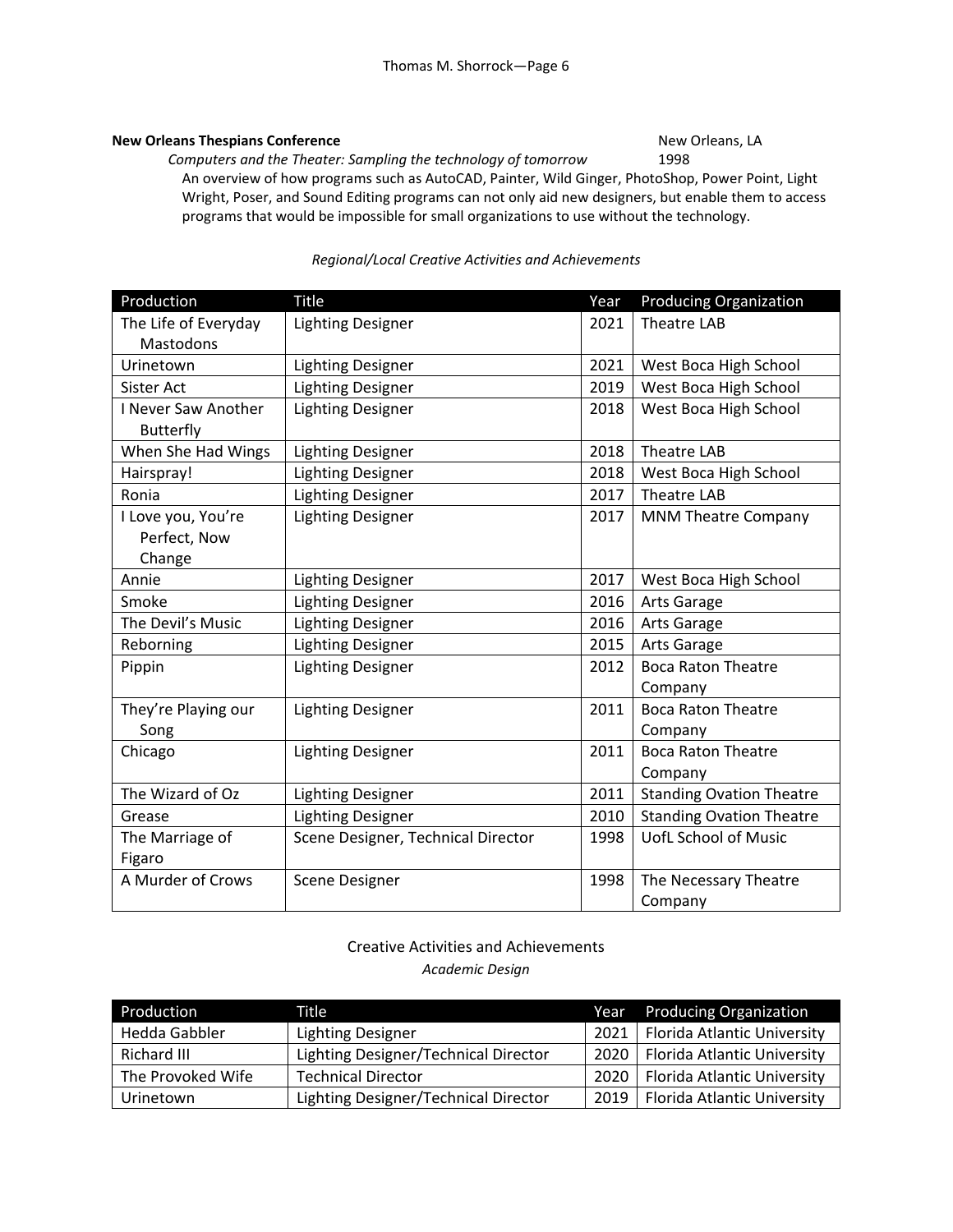| Production             | <b>Title</b>                             | Year | <b>Producing Organization</b> |
|------------------------|------------------------------------------|------|-------------------------------|
| Uncle Vanya            | Lighting Designer/Technical Director     | 2019 | Florida Atlantic University   |
| Sister Act             | <b>Lighting Designer</b>                 | 2019 | FAU Summer Rep Theatre        |
| Next to Normal         | Lighting Designer/Technical Director     | 2019 | Florida Atlantic University   |
| A Park in our House    | Lighting Designer/Technical Director     | 2019 | Florida Atlantic University   |
| Mill Fire              | Lighting Designer/Technical Director     | 2019 | Florida Atlantic University   |
| Frankenstein           | Lighting Designer/Technical Director     | 2018 | Florida Atlantic University   |
| The Children's Hour    | <b>Technical Director</b>                | 2018 | Florida Atlantic University   |
| Cabaret                | Lighting Designer/Technical Director     | 2018 | FAU Summer Rep Theatre        |
| Easy Virtue            | Lighting Designer/Technical Director     | 2018 | FAU Summer Rep Theatre        |
| Merry Wives of         | <b>Technical Director/Sound Designer</b> | 2018 | Florida Atlantic University   |
| Windsor                |                                          |      |                               |
| The Rivals             | <b>Technical Director</b>                | 2018 | Florida Atlantic University   |
| The Government         | Lighting Designer/Technical              | 2017 | Florida Atlantic University   |
| Inspector              | Director/Sound Designer                  |      |                               |
| Into the Woods         | Lighting Designer/Technical Director     | 2017 | FAU Summer Rep Theatre        |
| Sense and Sensibility  | Lighting Designer/Technical Director     | 2017 | FAU Summer Rep Theatre        |
| Last Days of Judas     | <b>Technical Director</b>                | 2017 | Florida Atlantic University   |
| Iscariot               |                                          |      |                               |
| The Spitfire Grill     | <b>Technical Director</b>                | 2017 | Florida Atlantic University   |
| Diary of Anne Frank    | Lighting Designer/Technical Director     | 2016 | Florida Atlantic University   |
| <b>Omnium Gatherum</b> | <b>Technical Director</b>                | 2016 | Florida Atlantic University   |
| Once Upon a Mattress   | Lighting Designer/Technical Director     | 2016 | FAU Summer Rep Theatre        |
| Hay Fever              | Scene Designer/ Technical Director       | 2016 | FAU Summer Rep Theatre        |
| The Country Wife       | <b>Technical Director</b>                | 2016 | Florida Atlantic University   |
| Agnes of God           | Scene Designer/ Technical                | 2015 | Florida Atlantic University   |
|                        | Director/Sound Designer                  |      |                               |
| Pillars of Society     | Lighting Designer/Technical Director     | 2015 | Florida Atlantic University   |
| She Loves Me           | Scene Designer/ Technical Director       | 2015 | FAU Summer Rep Theatre        |
| Royal Family           | Scene Designer/ Technical Director       | 2015 | FAU Summer Rep Theatre        |
| Last Night at Ballyhoo | <b>Technical Director/Sound Designer</b> | 2015 | Florida Atlantic University   |
| <b>Holy Ghosts</b>     | Lighting Designer/Technical Director     | 2015 | Florida Atlantic University   |
| Picasso at the Lapin   | Lighting Designer/Technical Director     | 2014 | Florida Atlantic University   |
| Agile                  |                                          |      |                               |
| The Crucible           | <b>Technical Director</b>                | 2014 | Florida Atlantic University   |
| Bonnie and Clyde       | Lighting Designer/Technical Director     | 2014 | FAU Summer Rep Theatre        |
| August: Osage County   | Lighting Designer/Technical Director     | 2014 | FAU Summer Rep Theatre        |
| Rhinoceros             | <b>Technical Director</b>                | 2014 | Florida Atlantic University   |
| Two Gentleman of       | <b>Technical Director</b>                | 2014 | Florida Atlantic University   |
| Verona                 |                                          |      |                               |
| Importance of Being    | <b>Technical Director</b>                | 2013 | Florida Atlantic University   |
| Earnest                |                                          |      |                               |
| The Cherry Orchard     | <b>Technical Director</b>                | 2013 | Florida Atlantic University   |
| The Man who Came to    | Lighting Designer/Technical Director     | 2013 | FAU Summer Rep Theatre        |
| Dinner                 |                                          |      |                               |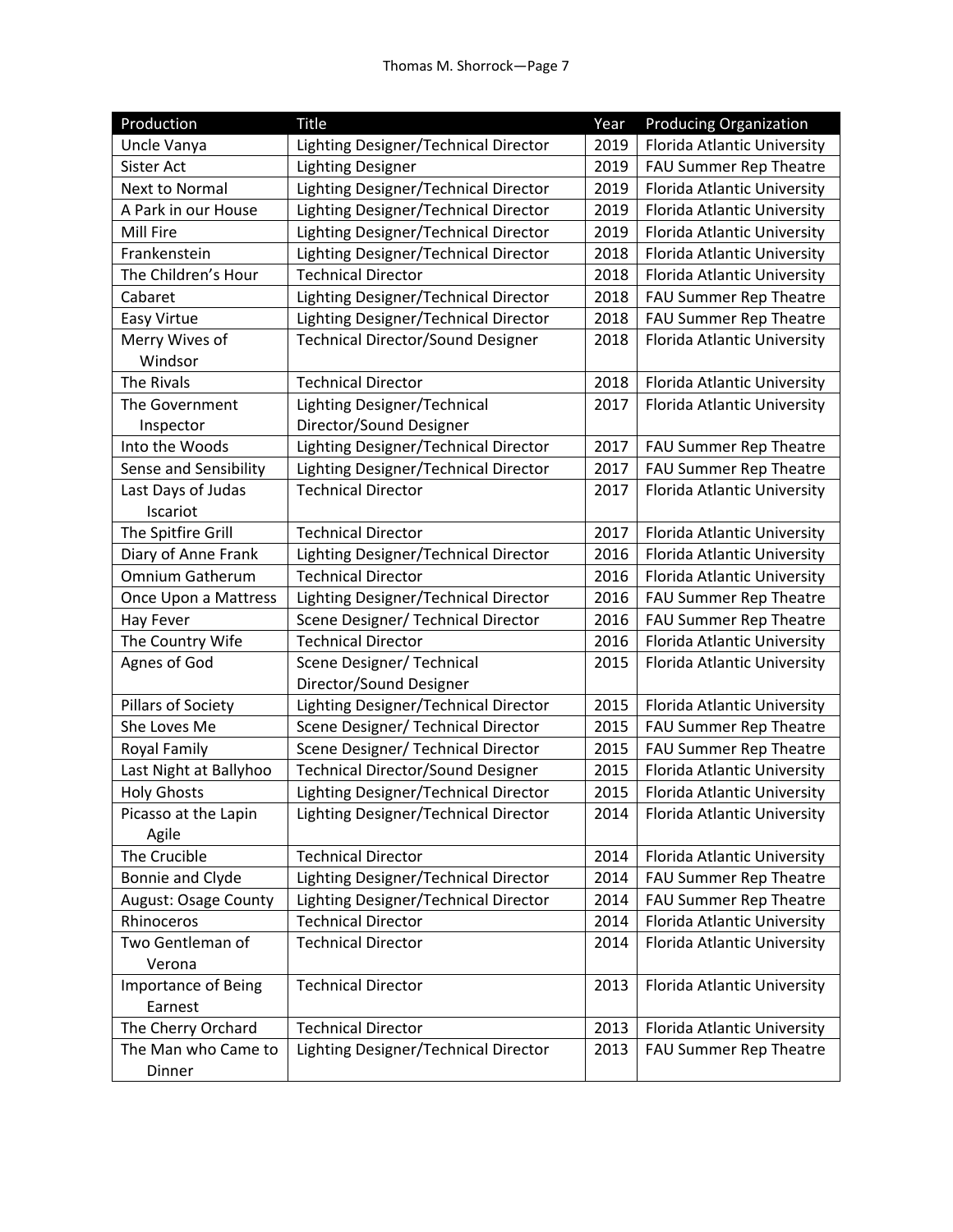| Production                | <b>Title</b>                             | Year | <b>Producing Organization</b> |
|---------------------------|------------------------------------------|------|-------------------------------|
| A Funny Thing             | <b>Technical Director</b>                | 2013 | FAU Summer Rep Theatre        |
| Happened on the           |                                          |      |                               |
| way to the Forum          |                                          |      |                               |
| Side by Side by           | <b>Technical Director</b>                | 2013 | FAU Summer Rep Theatre        |
| Sondheim                  |                                          |      |                               |
| Lysistrata                | <b>Technical Director/Sound Designer</b> | 2013 | Florida Atlantic University   |
| Equus                     | Lighting Designer/Technical Director     | 2013 | Florida Atlantic University   |
| <b>Summer and Smoke</b>   | <b>Technical Director</b>                | 2012 | Florida Atlantic University   |
| Therese Raquien           | <b>Technical Director</b>                | 2012 | Florida Atlantic University   |
| Showtunes                 | Technical Director/Video Designer        | 2012 | FAU Summer Rep Theatre        |
| Love's Labor Lost         | <b>Technical Director</b>                | 2012 | FAU Summer Rep Theatre        |
| Wonder of the World       | Technical Director/Lighting Designer     | 2012 | Florida Atlantic University   |
| Rep. Dance Ensemble       | <b>Lighting Designer</b>                 | 2012 | Florida Atlantic University   |
| <b>Widows</b>             | <b>Technical Director</b>                | 2011 | Florida Atlantic University   |
| Cloud Nine                | Technical Director, Lighting Designer    | 2011 | Florida Atlantic University   |
| The 1940's Radio Hour     | Lighting Design, Sound Design            | 2011 | FAU Summer Rep Theatre        |
| <b>Musical Review</b>     | Lighting Designer, Sound Designer        | 2011 | FAU Summer Rep Theatre        |
| <b>Duck Hunter Shoots</b> | Lighting Designer, Technical Director    | 2011 | Florida Atlantic University   |
| Angel                     |                                          |      |                               |
| Anton In Show             | <b>Technical Director</b>                | 2011 | Florida Atlantic University   |
| <b>Business</b>           |                                          |      |                               |
| <b>Diviners</b>           | <b>Technical Director</b>                | 2010 | Florida Atlantic University   |
| Six Degrees of            | <b>Technical Director</b>                | 2010 | Florida Atlantic University   |
| Separation                |                                          |      |                               |
| And the Tony goes to      | Technical Director, Lighting Designer,   | 2010 | FAU Summer Rep Theatre        |
|                           | Sound Designer                           |      |                               |
| Shipwrecked!              | Technical Director, Lighting Designer,   | 2010 | FAU Summer Rep Theatre        |
|                           | Sound Designer                           |      |                               |
| Midsummer's night         | Technical Director, Lighting Designer,   | 2010 | FAU Summer Rep Theatre        |
| Dream                     | Sound Designer                           |      |                               |
| Dance Concert             | Lighting Designer, Technical Director    | 2010 | Florida Atlantic University   |
| <b>Red Herring</b>        | Technical Director, Lighting Designer,   | 2010 | Florida Atlantic University   |
|                           | Sound Designer                           |      |                               |
| Mirasol                   | Technical Director, Lighting Designer,   | 2010 | Florida Atlantic University   |
|                           | Sound Designer                           |      |                               |
| Dance Concert             | Technical Director, Lighting Designer,   | 2010 | Florida Atlantic University   |
|                           | Sound Designer                           |      |                               |
| Dance Concert             | Technical Director, Lighting Designer,   | 2009 | Florida Atlantic University   |
|                           | Sound Designer                           |      |                               |
| <b>Talking Pictures</b>   | Technical Director, Lighting Designer,   | 2009 | Florida Atlantic University   |
|                           | Sound Designer                           |      |                               |
| Art                       | Technical Director, Lighting Designer,   | 2009 | Florida Atlantic University   |
|                           | Sound Designer                           |      |                               |
| Company                   | Technical Director, Lighting Designer    | 2009 | FAU Summer Rep Theatre        |
| <b>Twelfth Night</b>      | Technical Director, Lighting Designer    | 2009 | FAU Summer Rep Theatre        |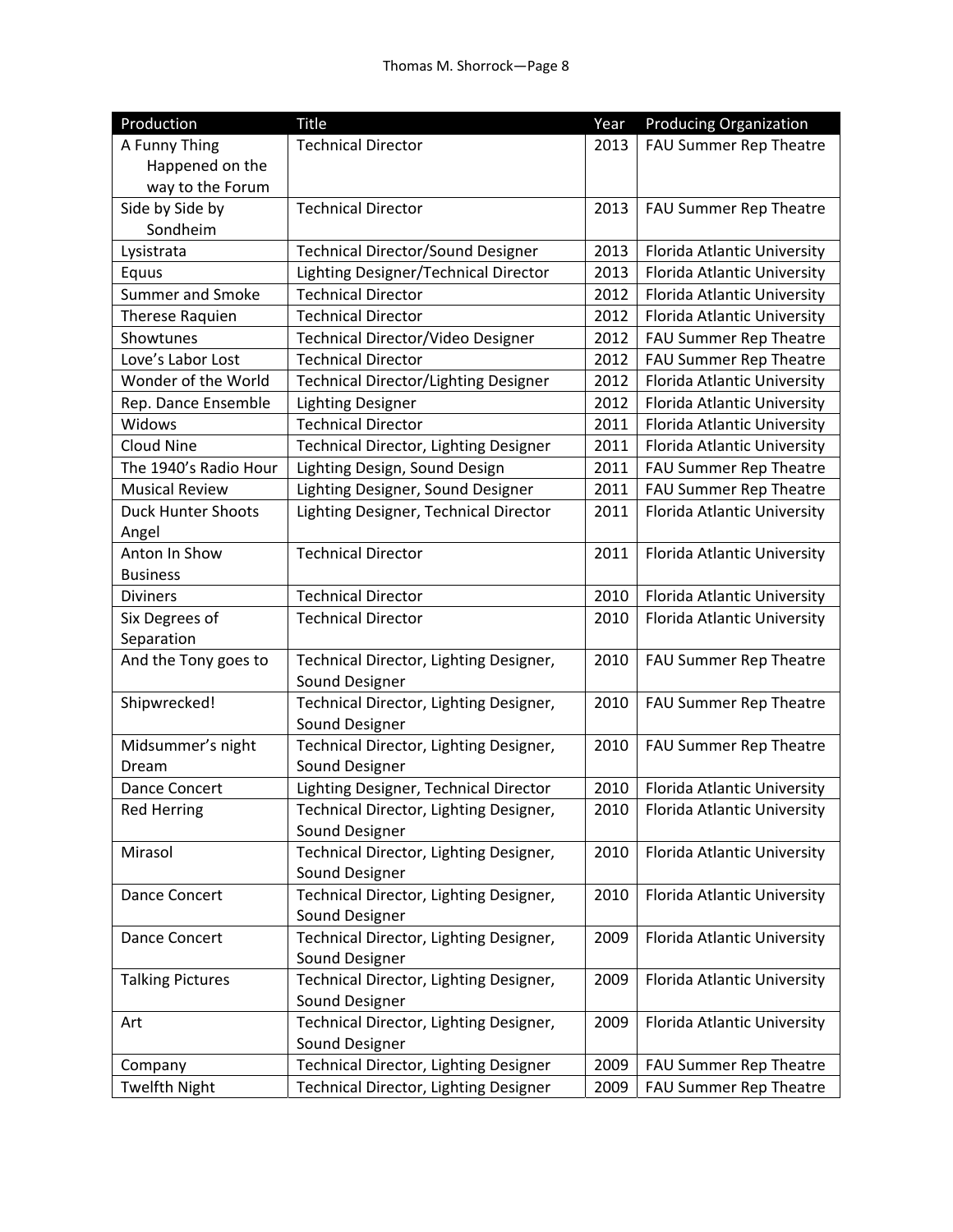| Production                  | <b>Title</b>                                             | Year | <b>Producing Organization</b>      |
|-----------------------------|----------------------------------------------------------|------|------------------------------------|
| The Clearing                | Technical Director, Lighting Designer,                   | 2009 | <b>Florida Atlantic University</b> |
|                             | Sound Designer                                           |      |                                    |
| The Brel Project            | Technical Director, Lighting Designer,                   | 2009 | Florida Atlantic University        |
|                             | Sound Designer                                           |      |                                    |
| <b>Dance Concert</b>        | Technical Director, Lighting Designer                    | 2008 | Florida Atlantic University        |
| Dancing at Lughanasa        | Technical Director, Lighting Designer,                   | 2008 | Florida Atlantic University        |
|                             | Sound Designer                                           |      |                                    |
| Eurydice                    | Technical Director, Lighting Designer,                   | 2008 | Florida Atlantic University        |
|                             | Sound Designer                                           |      |                                    |
| Evita                       | Technical Director, Lighting Designer,                   | 2008 | FAU Summer Rep Theatre             |
|                             | Sound Designer                                           |      |                                    |
| A Thurber Carnival          | <b>Technical Director</b>                                | 2008 | FAU Summer Rep Theatre             |
| Carousel                    | Technical Director, Lighting Designer,                   | 2008 | FAU Summer Rep Theatre             |
|                             | Sound Designer                                           |      |                                    |
| <b>Titus and Andronicus</b> | Technical Director, Lighting Designer,                   | 2008 | Florida Atlantic University        |
|                             | Sound Designer                                           |      |                                    |
| Come back to the Five       | Technical Director, Lighting Designer,                   | 2008 | Florida Atlantic University        |
| and Dime Jimmy Dean         | Sound Designer                                           |      |                                    |
| The Balcony                 | Technical Director, Lighting Designer,                   | 2007 | Florida Atlantic University        |
|                             | Sound Designer                                           |      |                                    |
| <b>Three Sisters</b>        | Technical Director, Lighting Designer,                   | 2007 | Florida Atlantic University        |
|                             | Sound Designer                                           |      |                                    |
| Bye Bye Birdie              | Technical Director, Lighting Designer,                   | 2007 | FAU Summer Rep Theatre             |
| Noises Off                  | <b>Scenic Designer</b>                                   | 2007 |                                    |
|                             | Technical Director, Lighting Designer,<br>Sound Designer |      | FAU Summer Rep Theatre             |
| The Lady from               | Technical Director, Lighting Designer,                   | 2007 |                                    |
| Dubuque                     | Sound Designer                                           |      | Florida Atlantic University        |
| <b>Bus Stop</b>             | Technical Director, Lighting Designer,                   | 2007 | Florida Atlantic University        |
|                             | Sound Designer                                           |      |                                    |
| Hunting the Basilisk        | Technical Director, Lighting Designer,                   | 2006 | Florida Atlantic University        |
|                             | Sound Designer                                           |      |                                    |
| A Bright Room Called        | Technical Director, Lighting Designer,                   | 2006 | Florida Atlantic University        |
| Day                         | Sound Designer                                           |      |                                    |
| Oklahoma!                   | Technical Director, Lighting Designer                    | 2006 | FAU Summer Rep Theatre             |
| <b>Streetcar Named</b>      | Technical Director, Lighting Designer,                   | 2006 | FAU Summer Rep Theatre             |
| Desire                      | Sound Designer                                           |      |                                    |
| Antigone                    | Technical Director, Lighting Designer,                   | 2006 | Florida Atlantic University        |
|                             | Sound Designer                                           |      |                                    |
| The Three Penny             | Technical Director, Lighting Designer,                   | 2005 | Florida Atlantic University        |
| Opera                       | Sound Designer                                           |      |                                    |
| Hamlet                      | Technical Director, Lighting Designer,                   | 2005 | Florida Atlantic University        |
|                             | Sound Designer                                           |      |                                    |
| West Side Story             | Technical Director, Lighting Designer,                   | 2005 | FAU Summer Rep Theatre             |
| The Hollow                  | Technical Director, Lighting Designer,                   | 2005 | FAU Summer Rep Theatre             |
|                             | Sound Designer                                           |      |                                    |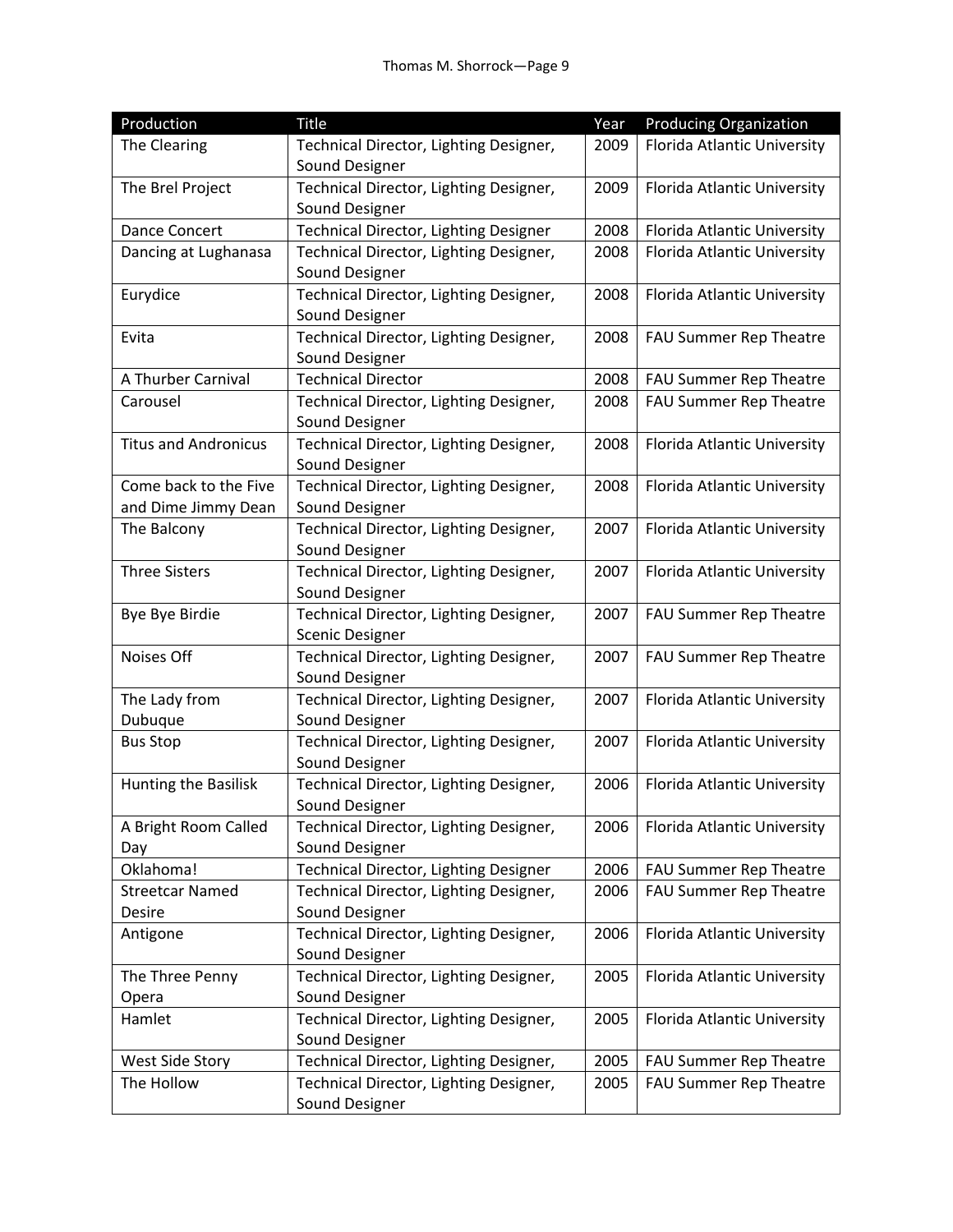| Production               | <b>Title</b>                           | Year | <b>Producing Organization</b> |
|--------------------------|----------------------------------------|------|-------------------------------|
| The Frogs                | Technical Director, Lighting Designer, | 2005 | Florida Atlantic University   |
|                          | Sound Designer                         |      |                               |
| Journey of the Fifth     | Technical Director, Lighting Designer  | 2005 | Florida Atlantic University   |
| Horse                    |                                        |      |                               |
| Knights/Ladies           | Technical Director, Lighting Designer  | 2004 | Florida Atlantic University   |
| Picnic                   | Technical Director, Lighting Designer  | 2004 | Florida Atlantic University   |
| Fiddler on the Roof      | Technical Director, Lighting Designer  | 2004 | FAU Summer Rep Theatre        |
| You Can't Take it With   | Technical Director, Lighting Designer  | 2004 | FAU Summer Rep Theatre        |
| You                      |                                        |      |                               |
| Much Ado about           | Technical Director, Lighting Designer  | 2004 | Florida Atlantic University   |
| Nothing                  |                                        |      |                               |
| Rosencrantz and          | Technical Director, Sound Designer     | 2004 | Florida Atlantic University   |
| Guildersten are Dead     |                                        |      |                               |
| The Investigation        | Technical Director, Sound Designer     | 2003 | Florida Atlantic University   |
| Ubu Roi                  | <b>Technical Director</b>              | 2003 | Florida Atlantic University   |
| South Pacific            | Technical Director, Lighting Designer  | 2003 | FAU Summer Rep Theatre        |
| Hay Fever                | Technical Director, Sound Designer     | 2003 | FAU Summer Rep Theatre        |
| The Country Wife         | Technical Director, Sound Designer     | 2003 | Florida Atlantic University   |
| The Laramie Project      | <b>Technical Director</b>              | 2003 | Florida Atlantic University   |
| Six Characters in        | <b>Technical Director</b>              | 2002 | Florida Atlantic University   |
| Search of an Author      |                                        |      |                               |
| Kismet                   | Scene, Lighting, and Sound Design,     | 2002 | Northwestern State            |
|                          | <b>Technical Direction</b>             |      | University                    |
| <b>Waiting for Godot</b> | Scene, Lighting, and Sound Design,     | 2002 | Northwestern State            |
|                          | <b>Technical Direction</b>             |      | University                    |
| The Glass Menagerie      | Scene, Lighting, and Sound Design,     | 2002 | Northwestern State            |
|                          | <b>Technical Direction</b>             |      | University                    |
| Christmas Gala           | Scene, Lighting, and Sound Design,     | 2001 | Northwestern State            |
|                          | <b>Technical Direction</b>             |      | University                    |
| The Musical Comedy       | Scene, Lighting, and Sound Design,     | 2001 | Northwestern State            |
| Murders of 1940's        | <b>Technical Direction</b>             |      | University                    |
| Macbeth                  | Scene, Lighting, and Sound Design,     | 2001 | Northwestern State            |
|                          | <b>Technical Direction</b>             |      | University                    |
| Annie Get Your Gun       | Scene, Lighting, and Sound Design,     | 2001 | Northwestern State            |
|                          | <b>Technical Direction</b>             |      | University                    |
| How to Succeed in        | Scene, Lighting, and Sound Design,     | 2001 | Northwestern State            |
| BusinessTrying           | <b>Technical Direction</b>             |      | University                    |
| Galileo                  | Scene, Lighting, and Sound Design,     | 2000 | Northwestern State            |
|                          | <b>Technical Direction</b>             |      | University                    |
| <b>Steel Magnoias</b>    | Scene, Lighting, and Sound Design,     | 2000 | Northwestern State            |
|                          | <b>Technical Direction</b>             |      | University                    |
| Cinderella               | Scene, Lighting, and Sound Design,     | 2000 | Northwestern State            |
|                          | <b>Technical Direction</b>             |      | University                    |
| Pippin                   | Scene, Lighting, and Sound Design,     | 1999 | Northwestern State            |
|                          | <b>Technical Direction</b>             |      | University                    |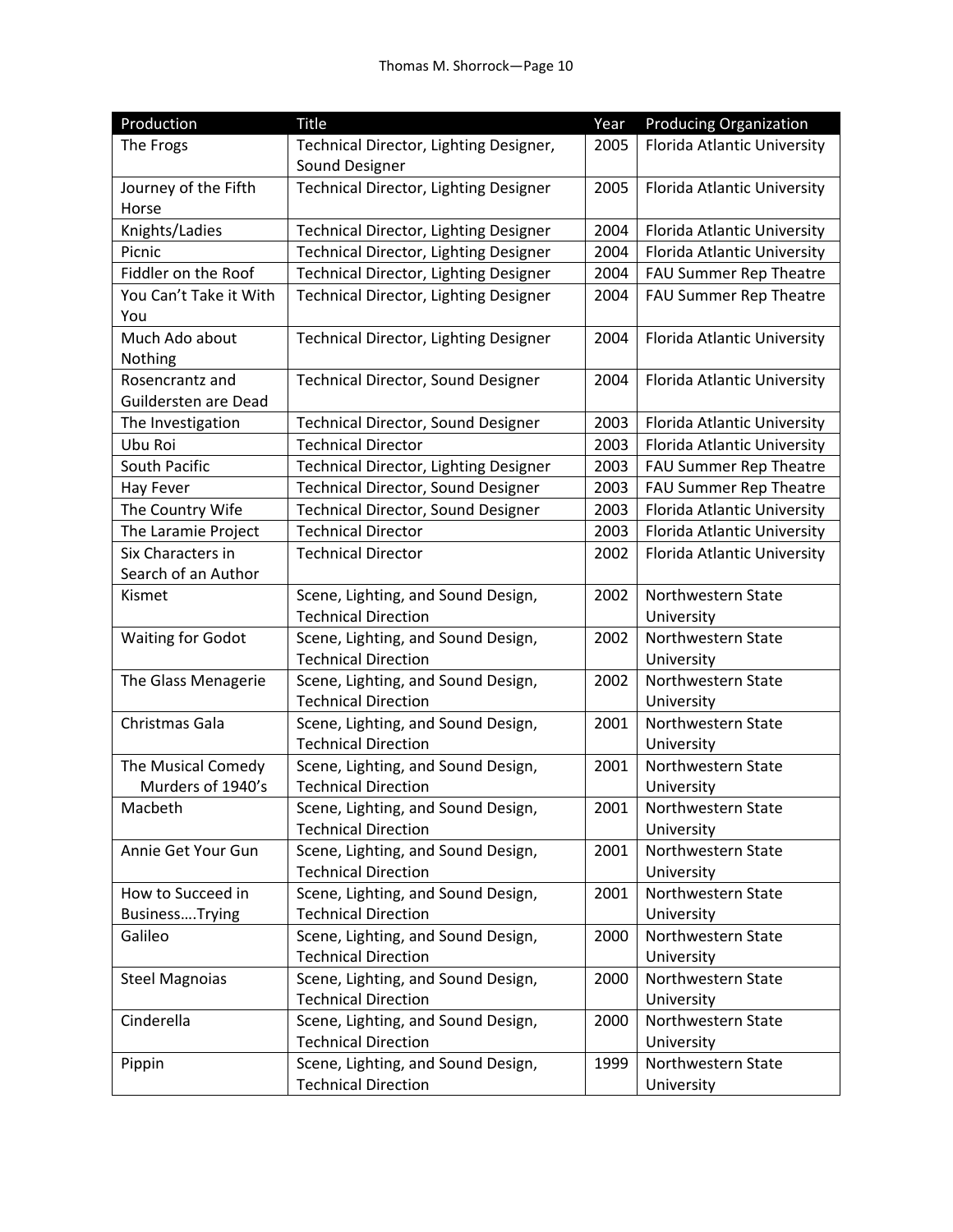| Production          | Title                              | Year | <b>Producing Organization</b> |
|---------------------|------------------------------------|------|-------------------------------|
| Two by Two          | Scene, Lighting, and Sound Design, | 1999 | Northwestern State            |
|                     | <b>Technical Direction</b>         |      | University                    |
| The Winter's Tale   | Scene, Lighting, and Sound Design, | 1998 | Northwestern State            |
|                     | <b>Technical Direction</b>         |      | University                    |
| Dancing at Lughnasa | Scene, Lighting, and Sound Design, | 1998 | Northwestern State            |
|                     | <b>Technical Direction</b>         |      | University                    |
| The Children's Hour | Scene, Lighting, and Sound Design, | 1998 | Northwestern State            |
|                     | <b>Technical Direction</b>         |      | University                    |
| Crazy for You       | Scene, Lighting, and Sound Design, | 1998 | Northwestern State            |
|                     | <b>Technical Direction</b>         |      | University                    |

# **Grants External**

*Funded* 

EOS Program Training (Levels 1‐3) 2016

Funding for advanced training on modern light board systems. Approximately \$2000 for training on operating advanced lighting control systems.

Funding a multi‐media computer lab in the theatre unit. Awarded \$56,000 for the purchase of ten computer systems, three for faculty and seven to compose a computer lab for theatre students. Purchase of printers, plotters, software, and equipment for audio editing.

*Not Funded* 

Safety in academic shops **2009 2009** 

National Endowment for Humanities Summer Stipends

Not Funded. A Grant to develop a series of articles for publication about the oversights of safety in a university/high school laboratory and how to develop a plan to implement safety on a reasonable budget.

Rapides Foundation Grant **2000** 

Seed money to establish a professional theatre company and the search for a playwright .

 A \$10,000.00 grant authored to provide the money necessary to establish a new professional theatre company that will be the basis for an LESQF grant to provide an outdoor historical drama. Money will be used to visit successful theatres and establish a model that will work for the Louisiana area. Co‐Authored with Chris Foster and Sharon Foster.

# Internal

*Funded* 

Live Digital Streaming Theatre Technology 2021

Funding to upgrade Studio I theatre with TV Studio Cameras and livestream equipment

Approximately \$28,000 tech fee grant to upgrade and enhance classrooms for student teacher interaction with digital equipment.

Classroom Laboratory Upgrades 2017

Funding to upgrade PA 109 and install in PA 107 new smart board teaching kiosks.

Approximately \$45,000 tech fee grant to upgrade and enhance classrooms for student teacher interaction with digital equipment.

LEQSF 1998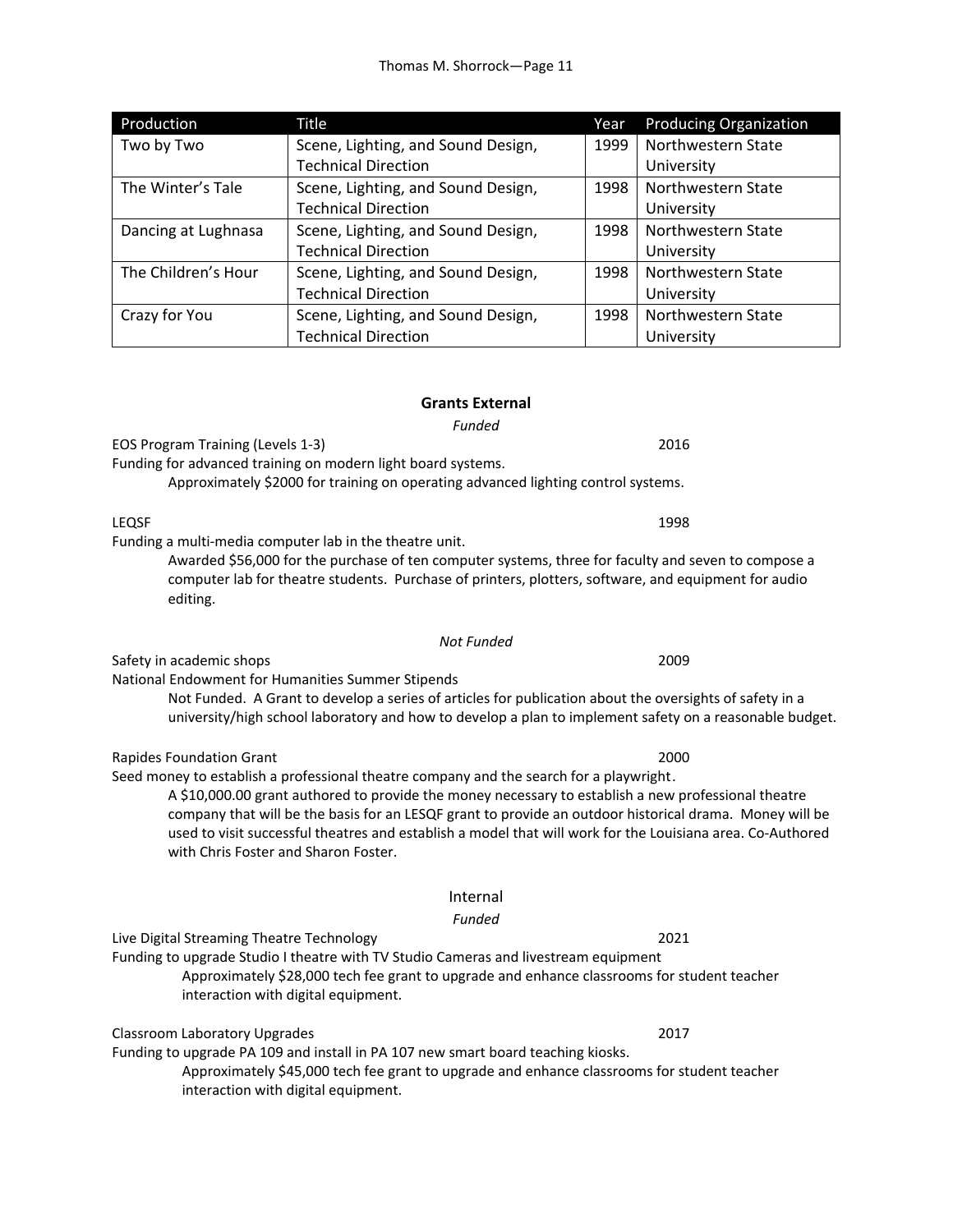Studio II lighting system Upgrades 2017 Funding to upgrade the Studio II lighting system to a Light lab based on LED equipment

Approximately \$25,000 tech fee grant to upgrade and enhance a classroom/student produced theatre space with new lighting equipment. This upgrade would also enable the department to offer a working light lab for class use.

Funding to upgrade the dimming system in small theatre space Approximately \$25,000 to upgrade and modernize a failing dimming system in the smallest theatre with new dimming, cabling and lighting control equipment for student laboratory and productions.

Classroom Upgrades 2012

Funding to upgrade an existing classroom to an e‐classroom

 Approximately \$20,000 to upgrade an old drafting laboratory classroom to a new classroom equipped with digital projectors, multimedia equipment, and teaching station for faculty for classroom instruction. Co‐authored with Tim Dial.

Vector Works 11.0 Training 2004

Scholarship, Creative Accomplishment and Teaching Development Awards.

Approximately \$3,000.00 to purchase and attend training and development conferences on new software for use in the theatre arts.

Development of CD Based modular course content delivery system. 2003

Scholarship, Creative Accomplishment and Teaching Development Awards

Approximately \$1,600.00 to develop a modular teaching system to distribute Interactive and PowerPoint presentations to students for classroom and test review.

Equipment Upgrades 2001

University funding to upgrade existing theatre system.

Approximately \$6,000.00 for addition of new lighting lab, improvements to Dance studio floor, replacement and addition of mannequins and other equipment to costume shop, and new tools for scene shop.

Rigging Refurbishment **1999** 

University funding to upgrade rigging system.

 A \$28,000.00 plan to upgrade the existing rigging system in A.A. Fredericks Auditorium bringing rigging system to USITT Standards.

# NAST Accreditation Plan 1999

Funding to upgrade all equipment in a three‐year plan.

 A three‐year project with an estimated value of \$100,000 to upgrade all equipment in the department bringing technology available to the students to current standards. These upgrades place Northwestern State University resources and equipment beyond most other regional theatres, public and private. In addition, these upgrades assisted to develop NSU Theatre as an Area of Excellence as defined by the Louisiana Board of Regents.

# Sound Equipment Upgrade **1998** and the state of the state of the state 1998 and the state of the state of the state of the state of the state of the state of the state of the state of the state of the state of the state of

University funded equipment upgrade.

 \$10,000 in university monies to update sound equipment in three theatres*.* Updates included new Mackie mixers and digital equipment to integrate with multi‐media computer lab.

Studio II Upgrades 2012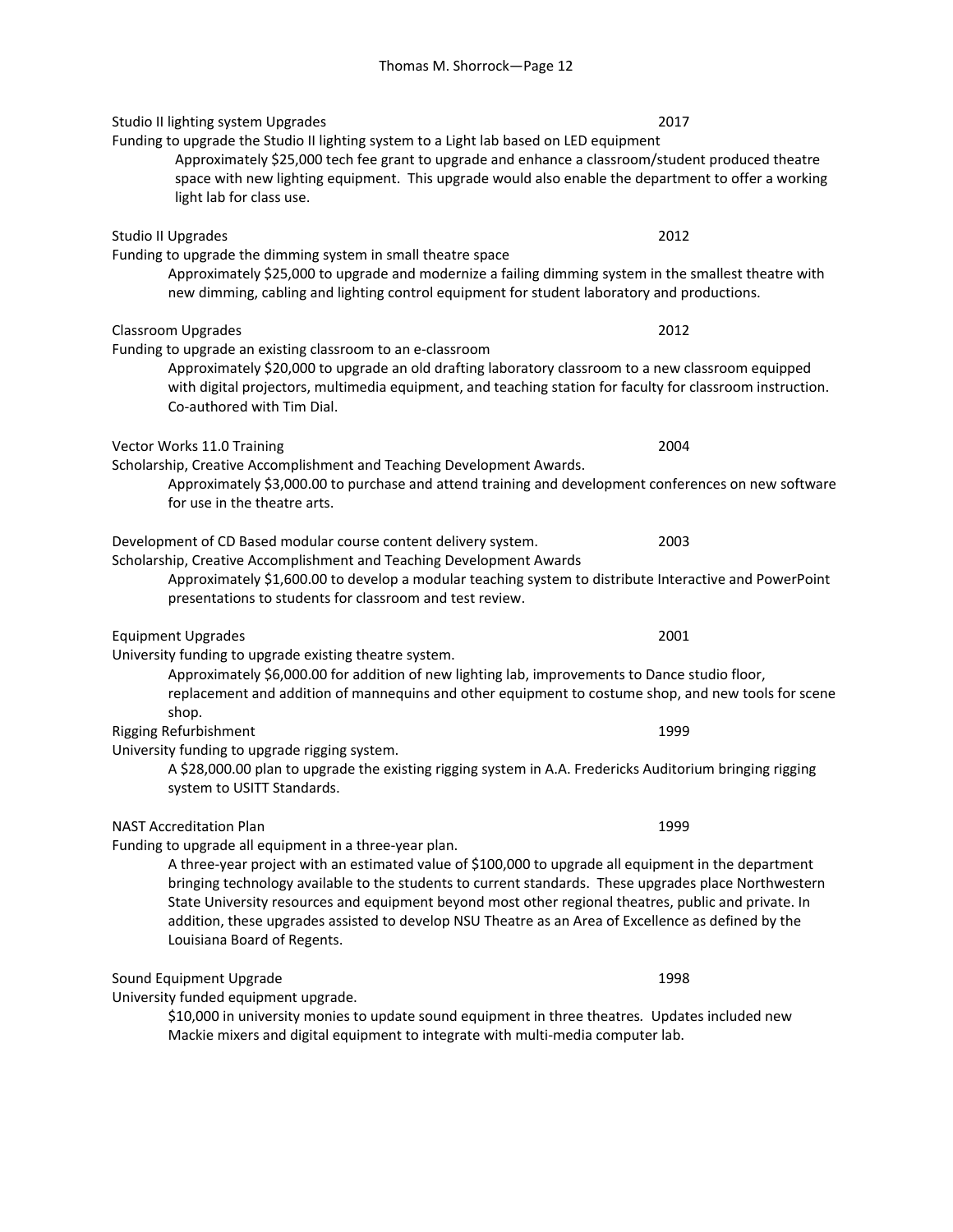### *Not Funded*

# Lighting Visualization Software 2017

Funding to create a lighting visualization room for multiple console

Approximately \$20,000 tech fee grant to create a pre‐visualization space to allow students to work with lighting technology in virtual reality rather than traditional hang and focus methods.

### Studio Sound System Upgrades 2016

Funding to upgrade the Wireless sound system in the Studio I theatre

Approximately \$65,000 tech fee grant to replace equipment that is aging out and beyond its useful life for students in the laboratory theatre. Not Funded

### Lighting Lab Creation 2016

Funding to develop a moving light lab in the classroom for student exploration

Approximately \$50,000 tech fee grant to build a working laboratory with lighting equipment used in entertainment and cruise ship venues for training students. Not funded

### **Courses Taught at FAU**

Seminar in CAD Scenery Automation Structural Design for the Stage Electronics and Show Control Automated Lighting for the stage Graduate Lighting Design II Graduate Lighting Design I Lighting Design II Lighting Design I Stage Management Drafting for the Stage Sound Design and Reinforcement for the Stage Sound Seminar Production Hour Introduction to Production (Online course through CEL Development) Topics in Stage Technology Welding for the Stage

## New courses created at FAU

Seminar in CAD Scenery Automation Structural Design for the Stage Electronics and Show Control Automated Lighting for the stage Lighting Design II Lighting Design I Stage Management Sound Design and Reinforcement for the Stage Sound Seminar Production Hour Introduction to Production (Online course through CEL Development) Topics in Stage Technology Welding for the Stage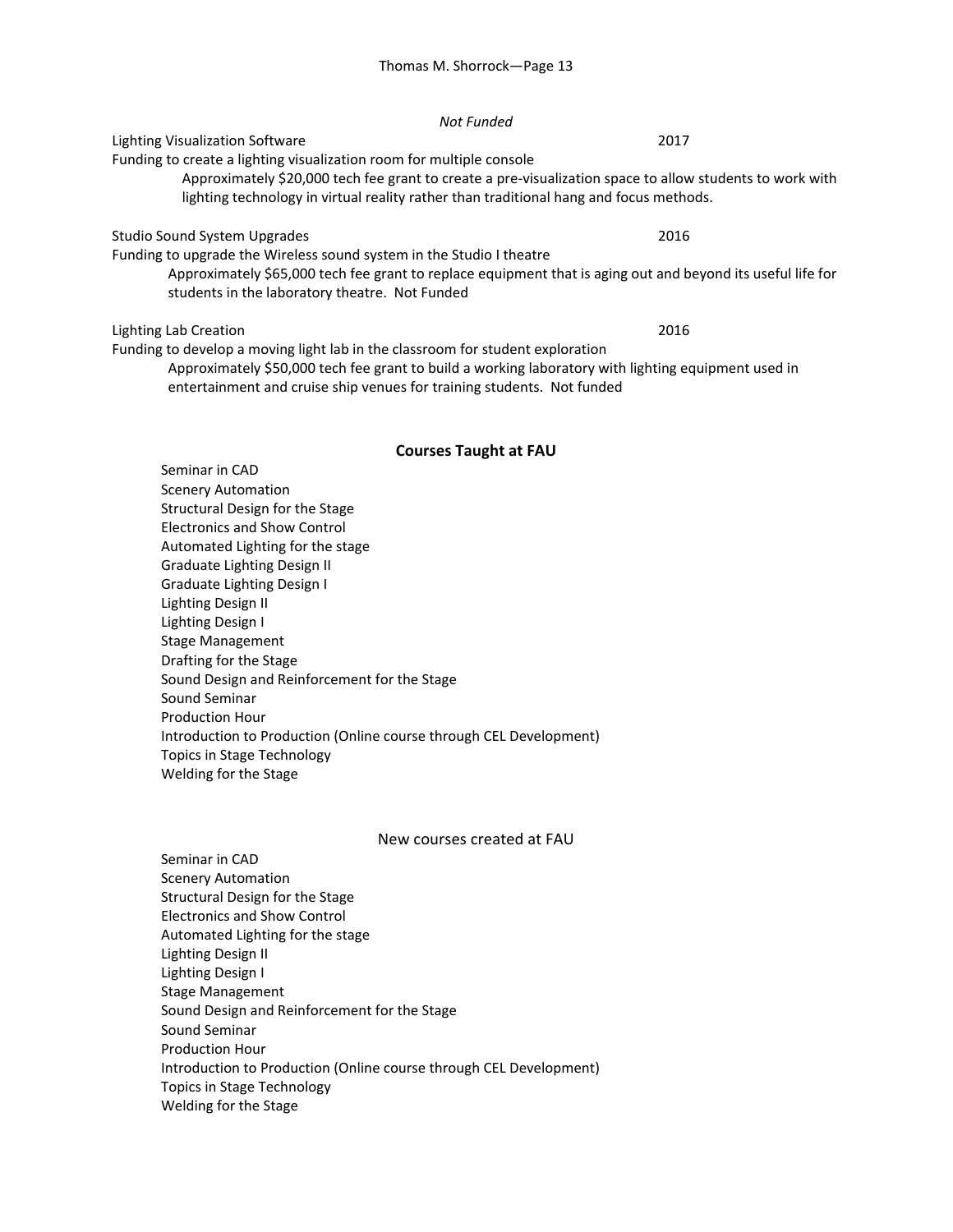# Supervision of Graduate Students

| Position                                            | Title                                           | <b>Student</b>          | Date         |
|-----------------------------------------------------|-------------------------------------------------|-------------------------|--------------|
| Chairman                                            | <b>TBA</b>                                      | Zachary Pitman          | 2023         |
| Chairman                                            | <b>TBA</b>                                      | Rebecca Lucatero        | 2022         |
| Committee member                                    | <b>TBA</b>                                      | Aubrey Kestell          | 2022         |
| Chairman                                            | <b>TBA</b>                                      | Jeremey Hoyt            | <b>TBA</b>   |
| Chairman                                            | <b>TBA</b>                                      | Christina Baroniel      | 2021         |
| Committee member                                    | <b>TBA</b>                                      | Shaye Hurst             | 2018         |
| Committee member                                    | Design Presentation                             | Natalie Traverso        | 2017         |
| Chairman                                            | <b>TBA</b>                                      | <b>Guy Haubrich</b>     | 2017         |
| Chairman                                            | <b>Design Presentation</b>                      | Mandalyn Stevenson      | 2015         |
| Chairman                                            | <b>Design Presentation</b>                      | Ariana Chapman          | 2015         |
| Committee member                                    | <b>Design Presentation</b>                      | Melina Economou         | 2015         |
| Committee member                                    | The Costume Design Process                      | Katie Valli             | 2012         |
| Chairman                                            | The Stage Management                            | Christina Anderson      | 2013         |
| Chairman                                            | Reviving Dance as a theatre                     | Diana Migdol-Hoffmaster | 2011         |
| Committee member                                    | Company and acting experience Jay Reese         |                         | 2011         |
| Chairman                                            | Process in Three Penny Opera                    | Jake Molzan             | 2010         |
| Committee member                                    | Scene designer process                          | <b>Terry Lawrence</b>   | 2010         |
| Committee member                                    | <b>TBA</b>                                      | Phillip Watson          | 2009         |
| Chairman                                            | <b>TBA</b>                                      | Mike Livingston         | 2008         |
| Committee member                                    | The Acting ProcessBallyhoo                      | Chelsey Gaddy           | 2008         |
| Committee member                                    | Costume design as a process                     | <b>Brianna Musgrave</b> | 2008         |
| Chairman                                            | Rosencrantz as a TD project                     | <b>Scott Secore</b>     | 2005         |
|                                                     | Supervision of Undergraduate Students           |                         |              |
|                                                     | <b>Advising Activities</b>                      |                         |              |
| <b>Advising all Theatre Minors</b>                  |                                                 |                         | 2029-Present |
|                                                     | Advising 15-20 BFA and BA Students per semester |                         | 2008-Present |
|                                                     | <b>Service and Professional Development</b>     |                         |              |
|                                                     | Department/School Service                       |                         |              |
| Chair, Department of Theatre and Dance              |                                                 |                         | 2020-Present |
| Associate Chair                                     | 2017-2019                                       |                         |              |
| <b>Promotion and Tenure Committee</b>               | 2016-2019                                       |                         |              |
| <b>BFA Design Tech Curricula Committee</b>          | 2019                                            |                         |              |
| <b>Stage Management Search Committee</b>            |                                                 |                         | 2017         |
| Program Review Committee                            |                                                 |                         | 2017         |
| Promotion and Tenure Criteria Committee             | 2017                                            |                         |              |
| Sustained Performance Evaluation Criteria Committee | 2017                                            |                         |              |
| Costume Design Faculty Member Search Committee      | 2016                                            |                         |              |
| Scene Design Faculty Member Search Committee Chair  | 2016                                            |                         |              |
| Scene Shop Staff Member Search Committee Chair      | 2013                                            |                         |              |
| Scene Shop Staff Member Search Committee            | 2009-2010                                       |                         |              |
| <b>Technical Student Recruitment Committee</b>      |                                                 |                         | 2004-2007    |
| Dance Faculty Member Search Committee               | 2007                                            |                         |              |